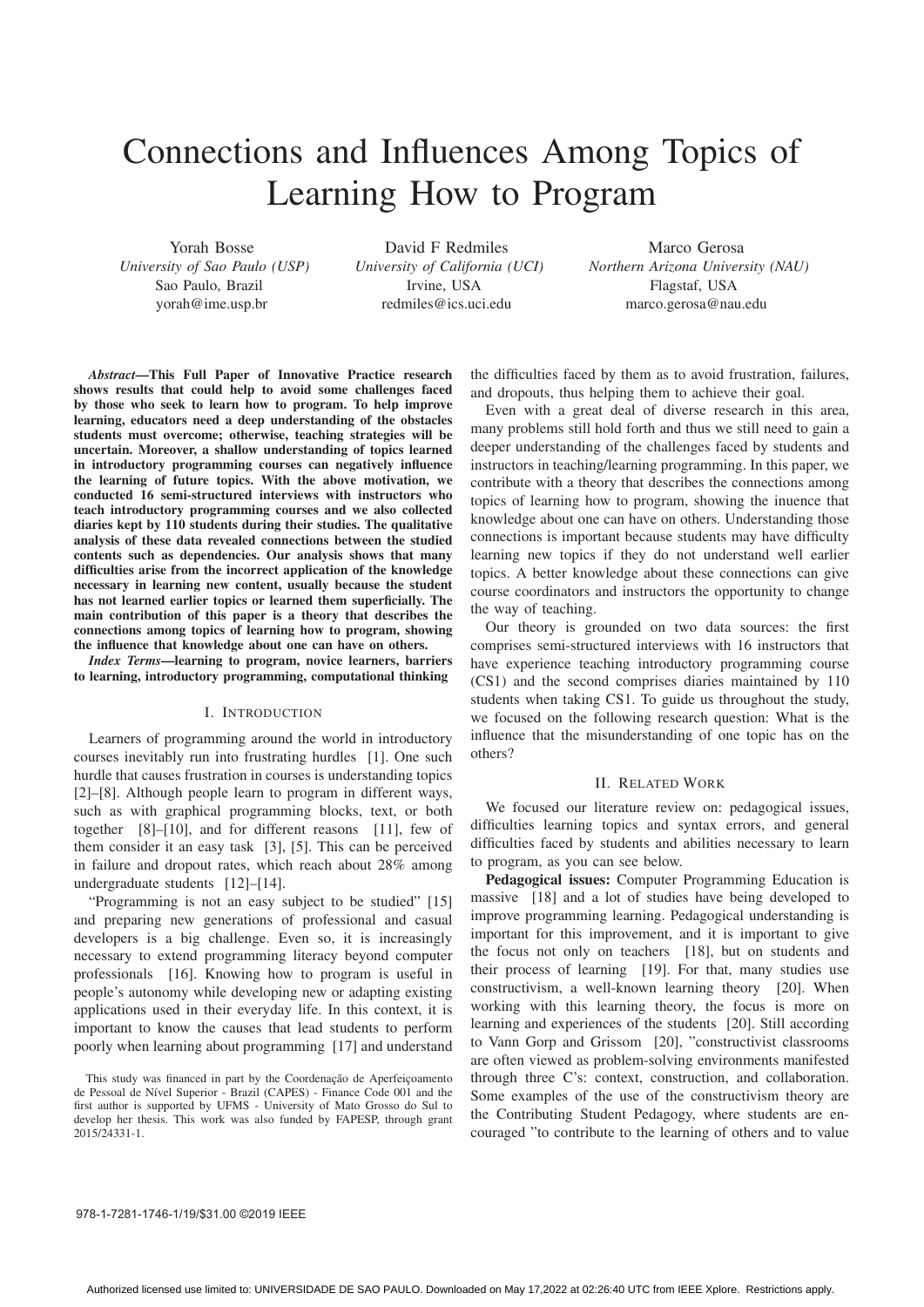the contributions of others" [21] and the study of Effective Pedagogy for CS1 Laboratories [22].

**Difficulties learning topics and syntax errors:** Some topics covered in CS1 are considered difficult to understand by many novice programmers, such as pointers and abstract data types [23], [24]. Results of studies showed that concepts like repetition, recursion, lists, pointers, passing parameters, abstract data types, and the use of libraries are the most difficult programming concepts [23], [25]. In addition, Sevella and Lee [25] show that students confuse 'For' and 'While' concepts in C and find it difficult to use functions; variables; selection structures, such as writing conditional statements and nested selections. They found no difficulty in understanding lists. However, for the instructors responding to the questionnaire by Piteira and Costa [24], lists are among the most difficult topic, aside from pointers, structured data types, error handling, and parameters. Regarding syntax, Tan and colleagues [17] show that learning programming language syntax is one of the problems faced by students, and Hristova and colleagues [6] report difficulties related to the wrong use of '=' vs '==', ' $\&&$ ' vs '&', '||' vs '|', different amounts of opening and closing parentheses, brackets and quotation marks, wrong separators in 'For' loops, and so on.

**General difficulties faced by students and abilities necessary to learn to program:** According to some instructors, a constant and intense amount of study is necessary [7]. Another obstacle is that many students overestimate their understanding and do not always see their difficulties [2], [5], [16]. For example, they do not perceive their difficulties understanding issues related to the execution of a program [2] and what happens in the computer memory during this execution [4]. Often the problem is not in learning the concept and its syntax, but rather in appropriately applying it in a program [2], [3]. Students can learn very well, for example, about pointers, but still fail to use them appropriately [2]. The lack of experience of students can also contribute to the difficulties that appear [3], [23]. Other skills cited as necessary for learn to program are computational thinking [26] and the ability to find errors in code [27]. Finding errors in one's own code is also one of the difficulties while learning programming cited by Tan and colleagues [17], as well as designing a program to solve some task. Finally, problems arise from behavior in class, such as lack of participation or hesitation to ask questions, and lack of English proficiency [23].

The results reported in the literature mention difficult topics. Better understanding of these topics is very important and we aimed to understand how these difficulties arise. Interviewing instructors and asking students to keep study diaries, we saw difficulties with topics arising during the study of other topics. We modeled the relationships between the topics, where the connections arose. In the next section, we discuss these findings, comparing with some results presented in the literature.



Fig. 1. Research method.

TABLE I INSTRUCTORS' DATA.

| Professor ID | Years of Experience | Gender      |
|--------------|---------------------|-------------|
| $P1 - P3$    | More than 40 years  | 1 F and 2 M |
| $P4 - P5$    | 31 to 40 years      | 2 M         |
| $P6 - P7$    | 21 to 30 years      | 2 M         |
| $P8 - P12$   | 11 to 20 years      | 2 F and 3 M |
| $P13 - P16$  | 1 to 10 years       | 4 M         |

## III. RESEARCH DESIGN

We conducted semi-structured interviews with 16 instructors and asked students to maintain diaries during their studies for the course. Fig. 1 shows an overview of our methodology, which is detailed below.

## *A. Data Collection*

This study is motivated by a previous study conducted at the University of Sao Paulo (Brazil) from 2010 to 2014 based on data about approximately 18,500 students from various majors who enrolled in 29 CS1 [14]. The results showed that approximately 30% of these registrations resulted in failures and dropouts. This percentage corroborates results obtained by Bennedsen and Caspersen [12], [13].

In the present study, we chose to further investigate these courses and topic-related issues. We conducted interviews with instructors to delve into particulars, focusing on the topics to gain a perspective of the students' learning experiences and instructors' teaching experiences [28]. Sixteen instructors from the Computer Science Department at the University of Sao Paulo (USP) were selected for interviews. The Department of Computer Science at USP had more than 260 undergraduates, 304 postgraduates and about 40 teachers who worked with classes in this and other departments. About 30 instructors from the department had taught this course at least once. The first 6 instructors interviewed were those who were teaching introductory programming for six classes whose students were keeping diaries about the difficulties in learning how to program. The other 10 were randomly selected. If necessary, more instructors would be selected, but the analysis showed that the data were repeating, indicating that this number of interviews was enough. Each instructor was identified with an ID comprising a P, followed by a number from 1 to 16. Table I shows the number of years of experience as a professor and gender of each of them.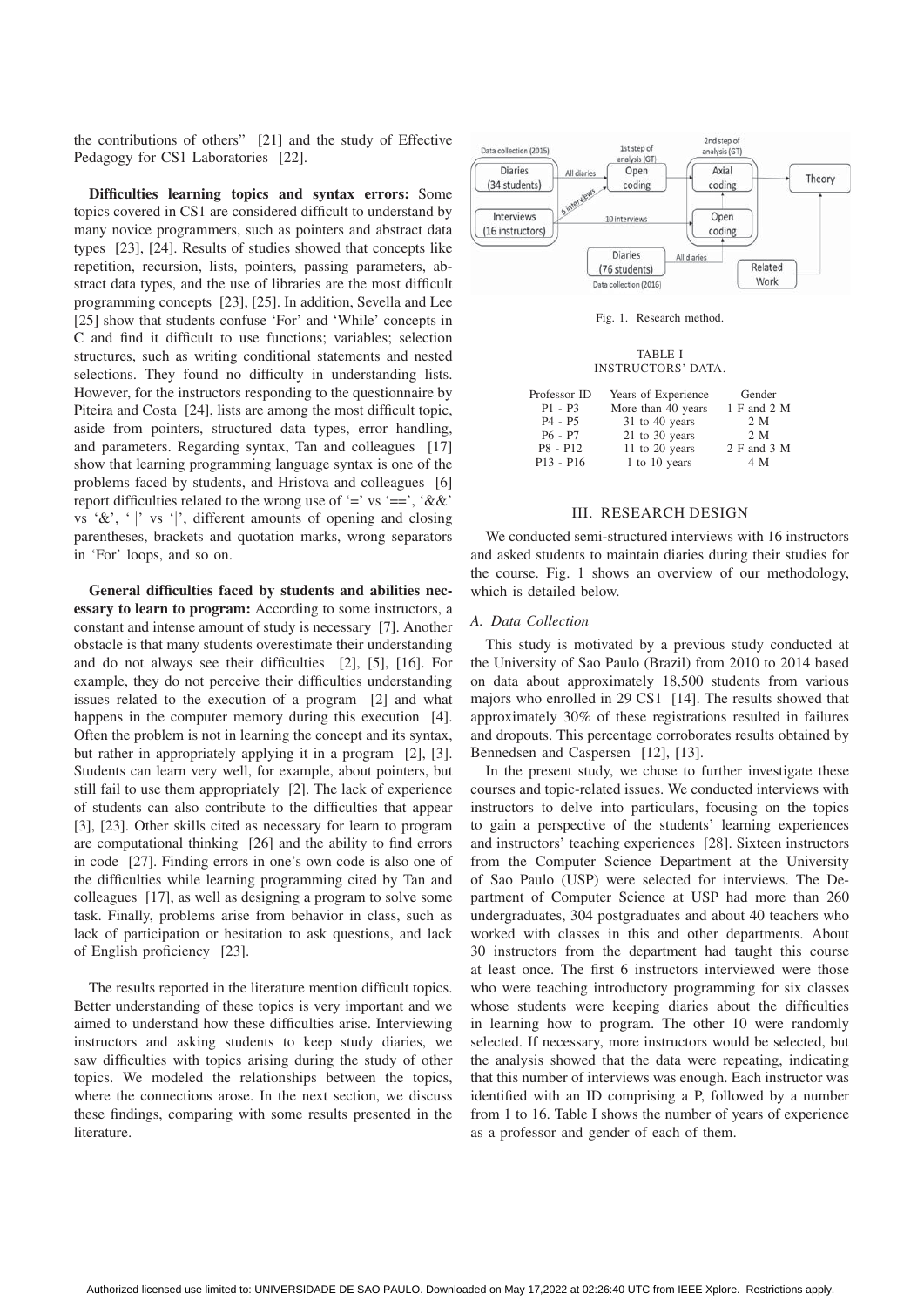TABLE II STUDENTS' DATA.

| Age        | Total | %     | TACB             | Total | $\%$  |
|------------|-------|-------|------------------|-------|-------|
| Not inform |       | $1\%$ | $\left( \right)$ | 81    | 74%   |
| $15 - 24$  | 84    | 76%   |                  | 17    | 15%   |
| $25 - 34$  | 17    | 15%   |                  | h     | 5%    |
| $35 - 44$  | h     | 5%    |                  |       | $4\%$ |
| $45 - 54$  |       | $1\%$ |                  |       | $1\%$ |
| $55 - 64$  |       | $1\%$ |                  |       | $1\%$ |

The interviews began with a very general question: 'In your view, what are the difficulties faced by students in CS1?' The instructor was then guided to talk about the following introductory subjects: variables, assignment command, input and output commands, arithmetic expressions, relational  $\langle \langle \cdot, \cdot \rangle$  $>$ ,  $=$ , ...) and logical (and, or not) expressions, selection structures (if...else), repetition structures (while, for, ...), string manipulation, uni- and bi-dimensional arrays, structured data, functions, and pointers. The subjects were selected by analyzing the university's CS1 program and then compared with the contents covered in the published papers of the area, confirming our selection. Most of the interviews took about half an hour, but some lasted for up to an hour. All interviews were recorded and transcribed for further analysis.

We arranged for students to keep diaries during their studies, keeping us informed about their difficulties as they emerged. We collected data from 6 different classes in 2015 (34 students) and for 6 different classes in 2016 (76 students), from at least 7 distinct departments, yielding a total of 110 student diaries. The classes had on average 53 students, the smallest of which had 29 and the largest 76. All participating students signed a consent giving us permission to read and use the diary data while maintaining their anonymity. The diaries were arranged in shared documents at Google Docs. We asked the students to include code snippets, especially the wrong ones, the approach used to fix the errors, and the doubts they had about learning the topics. To clarify possible misunderstandings about the text written by the students and to encourage them to maintain their diaries, the researchers sometimes posted questions in the diaries. We also asked that the diaries be kept during the whole duration of the introductory programming course, however some students stopped filling in the diary before the course ended. Each student was also identified with an ID, composed by a S, followed by a number from 1 to 110. TABLE II show the total and percentage of students by age range and the number of times they attended the course before (TACB).

## *B. Data Analysis*

For the analysis of the data, we used Grounded Theory (GT) techniques, as described by Strauss and Corbin [29]. During the analysis, concepts, categories, and subcategories emerged. According to Corbin and Strauss [30], "the procedures of grounded theory are designed to develop a well-integrated set of concepts that provide a thorough theoretical explanation of social phenomena under study." The groupings of these concepts into a higher degree of abstraction are called categories [29]. For the analysis, three basic types of coding from the GT are used: open, axial, and selective. Open coding is the process of breaking data down; in axial coding "categories are related to their subcategories, and the relationships tested against data," and in the last one, selective coding, the categories are unified around a core category [30].

The data were read and analyzed, and relevant information was marked with a tag, thus characterizing a concept. Grouping these concepts, 8 categories from interviews and 10 from diaries emerged. Some of them appear in both, for example 'Difficulties with the Topics.' This category has the following seventeen subcategories: Logical Reasoning, Variable, Input/Output, Pseudocode, Expression, Repetition Structure, Selection Structure, Thinking of a Solution, Find Errors, Computer, Programming Language Syntax, Function, Array, X-Dimensional Array, Pointer, String, and Library.

The next step was axial coding. All text marked with codes were read again to identify connections among the subcategories. Connections were created whenever knowledge about one topic became necessary to develop knowledge in another. Fig. 2 to Fig. 12 show these connections. During the axial coding, the subcategories were reorganized. Two subcategories were disregarded: Pseudocode and Library. Since both were cited only once in the data, and they were not linked to any other subcategory. Moreover, the subcategory Exercise was created to separate a subject cited in many other subcategories. The last step was analyzing the connections, understanding what they reveal, and comparing the results with related work found in the literature.

#### IV. FINDINGS

The aim of this study is to discover connections among programming topics to identify relationships between them that are necessary to develop programming skill. We believe that a shallow learning of one topic may generate consequences for others. Studying the 'Difficulties with the Topics' category, we discovered connections among the topics (subcategories). Each connection indicates that a topic requires another one to aid in the understanding and use of it. All connections are grounded on comments of difficulties in learning how to program, made in the diaries or interviews. In the following, we describe these connections per topic, ordered by the topic most necessary to learn others to the less.

**Programming Language Syntax (PLS):** C (using Dev-C++ or Code::Blocks, as IDEs) and Python (using IDLE) were the programming languages that were being taught and several references to PLS were made when other topics such as variables and repetition structure were the focus (Fig. 2). This may indicate the importance of offering a solid background on programming language. The difficulty starts with the IDE used, as said P14: "*getting used to the tool we chose for the semester involves a lot of work and demands a lot of energy,*" and S72(C), emphasizing syntax aspects of the language: "*I would like to understand better why they put '# include* <*stdio.h*>*', 'int main ()' with two parentheses if we then open*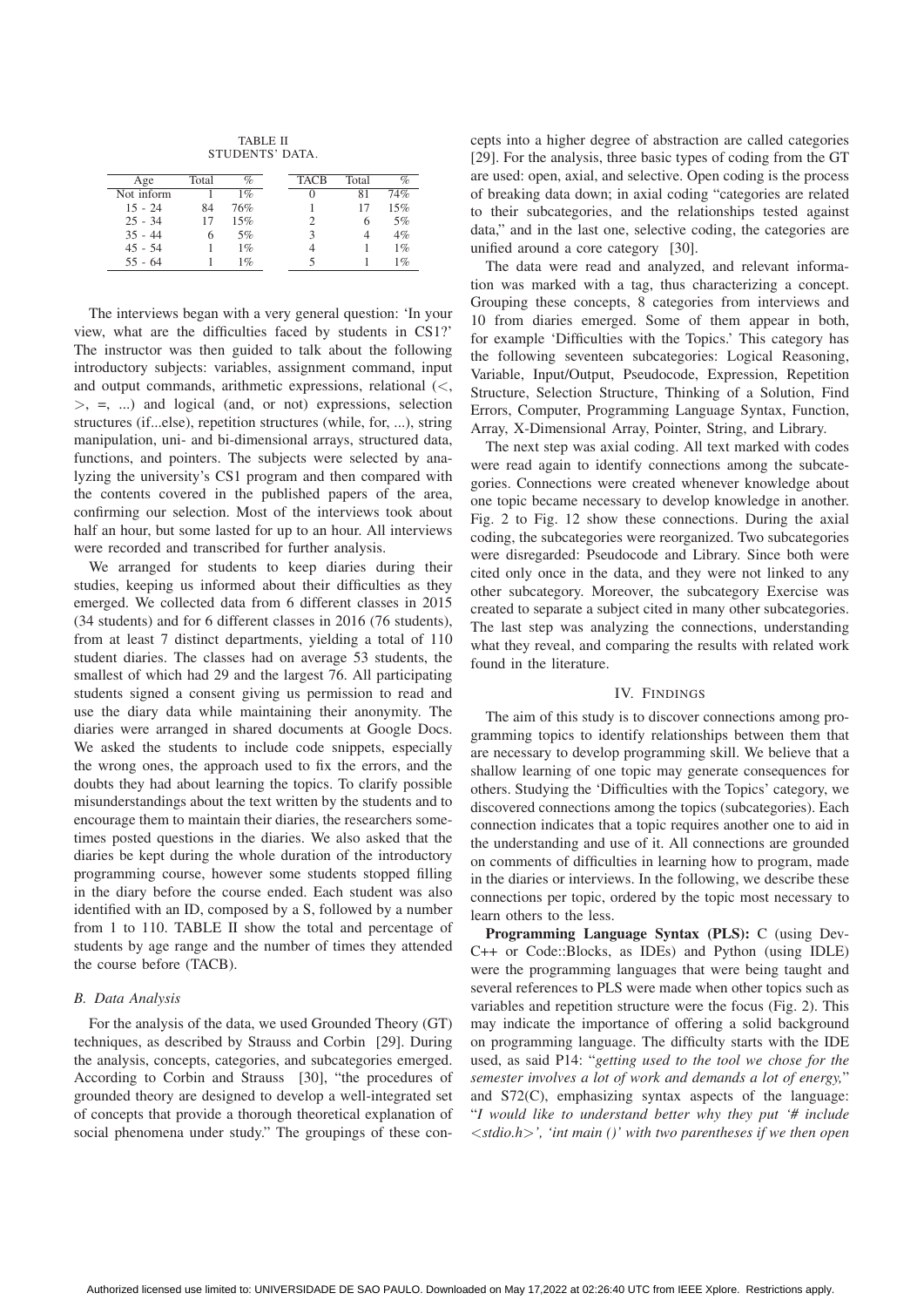

Fig. 2. The relationship between Programming Language Syntax (PLS) and topics that need this knowledge of the syntax.

*braces, why they chose '*\*n' as a command to skip line and why they chose to put the letter 'f' in 'printf' and 'scanf'."* Syntax errors were the issues frequently commented on by students and instructors: "*...people face problems with syntax...*" - P7. There were issues with PLS related to Repetition Structure (RS) and Functions (Func), such as forgetfulness or missing of braces, "*I made a mistake with the position of the braces in 'while'..., it makes a lot of difference...*" - S41(C). Another common error is with indentation, "*...the biggest difficulty is related to the indentation of the 'if 'and 'else' statements...*" - S22, working with Selection Structure (SS) in Python. According to P10, working with Array in C "*brings several misunderstandings that have to do with the language,*" and for P12, working with x-Dimensional Array (xDArray) "*begins to turn into a confusion of indexes and having to think about what is a row, what is a column ... they need to understand that in fact it is not exactly an x-Dimensional Array as we are accustomed, but it is an array of arrays [about how the xDArray is represented in the languages].*" Some instructors avoid explaining Pointer and String when teaching programming with C because the syntax of the language greatly hinders learning.Moreover, students also have difficulty to Find Error (FE) in the code they developed and most of the time the messages that the compiler gives do not help to identify them.

**Variable (Var):** Students show difficulties learning about variables and applying the knowledge in practice, such as: knowing when it is necessary to create a variable; how to use it, i.e., they confuse name, data, and type of the variable; how much data the variable stores at the same time; among others. Issues about variables were cited in eight other topics when they were being commented on by participants in this study (Fig. 3). Expressions (Expr) are one of them. Students showed that very basic issues about variable were misunderstood, as we can see in the comment made by S3: "*'count = count + 1' What's that? What's the goal of that? Is it adding one*



Fig. 3. Diagram showing in which topics the difficulties appear due to lack of knowledge of Variable.

*to the total amount?*" Moreover, doubts about types were strongly cited when they explained about division results. When working with RS, they highlighted mainly questions about initialization, when and how to change the value by increment or decrement, and difficulty to understand what value was saved in the variable. Working with SS, Array, and Func, doubts about types and their use emerged, like "*... I had some difficulties mainly because it involved char and arrays*" - S34 and "*The idea [that with a] variable you are passing a value and it will be used inside [the function] as a variable*" - P12. Trying to understand about Pointer, "*they [the students] always wanted to get back to using simple variables, to keep everything fixed, everything constant ...*", showing us that there is a confusion between the two topics. Using xDArray, for the students, the variables used to control the positions could not change roles, i.e., if the variable was created to indicate rows, it could never be used to indicate columns, and vice-versa, as occurs in the multiplication of x-dimensional arrays, for example.

**Thinking of a Solution (TS):** many students have difficulties to develop a solution to solve tasks, independent of language. They frequently understand the theory, or believe they do, but do not know how to apply the knowledge in practice (Fig. 4). An example of this is what P10 explained about Var: "*[the student] uses ten variables where they need three. And there are so many unnecessary variables that he gets confused.*" Working with SS, S3 wrote: "*I had difficulty understanding the use of If, Else.*" Working with Array, S61 exposed that she/he was not sure "*whether it's necessary to use the concept of array.*" Sometimes, the students complete the exercises only with help from somebody, as S30 explained when working with RS: "*[when] 'While' was introduced, I had difficulty working with the last list [of exercises], I was able to do it with the help of a classmate, even though during class I felt that I had understood perfectly how it worked.*" Another difficulty faced by students was FE in the solution,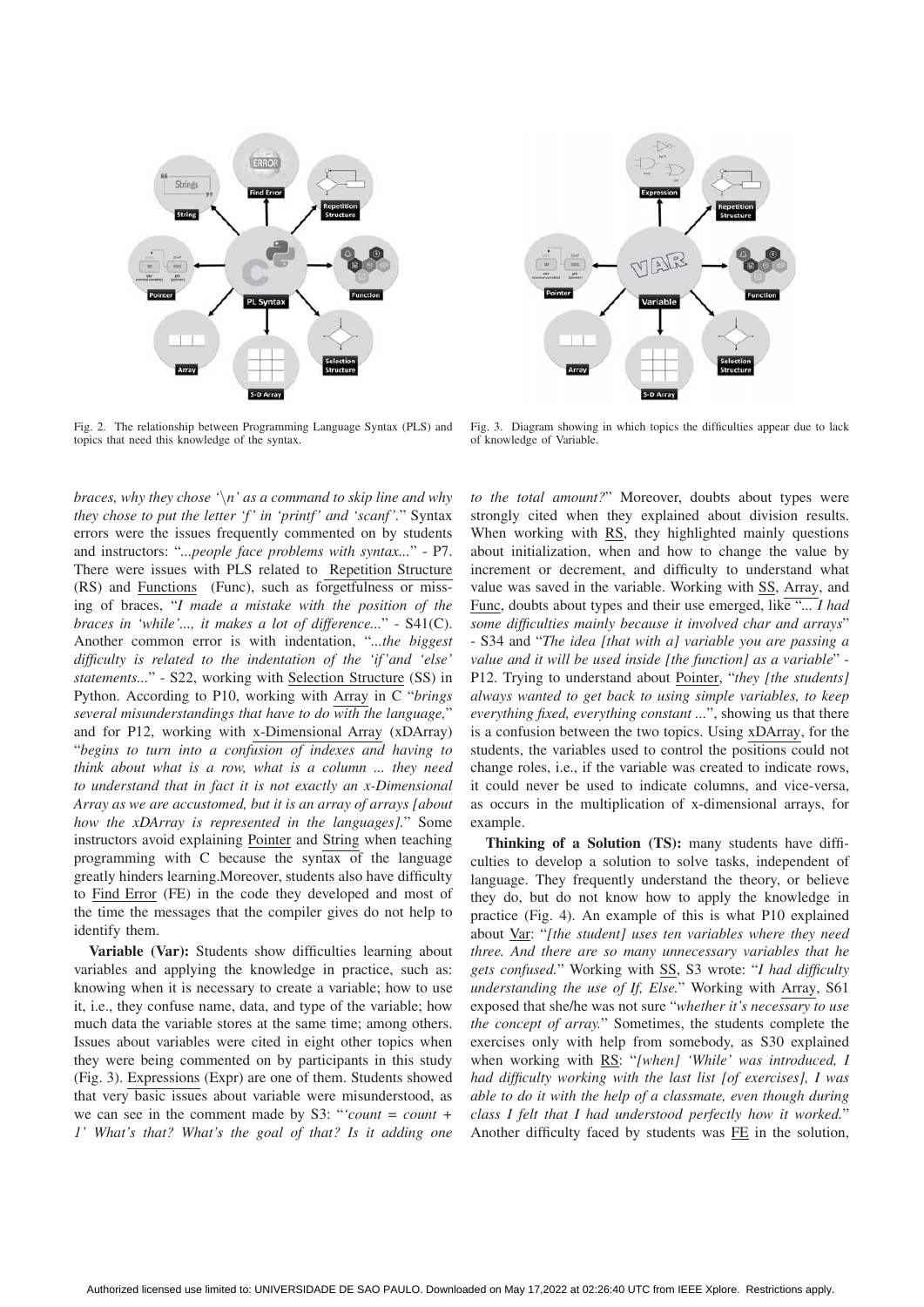

Fig. 4. Diagram showing in which topics the difficulties appear due to lack of skill in Thinking of a Solution.

S34 stated that she/he changed the solution and that anyway she/he still had not understood what was wrong. And the last one that included comments on developmental difficulties was the topic xDArray, "*Although I drew, talked about how they should look at it, there were some [students] who could not produce algorithms, working with the xDArray*" - P7.

**Logical Reasoning (LR):** This topic is considered one of the most important for learning programming, as confirmed by P15: "*I believe that the first point is logical reasoning*" and P12 - "*logical reasoning is maybe more important than each topic of the course.*" Many reports show the lack of this skill, as said by instructor P11 - "*Any simple algorithm is very hard in their head because they do not have [it] [...] it is a completely different way of thinking from what they are accustomed to*" and confirmed by students with many comments, such as: "*I have a hard time turning a problem, often simple to solve with paper and pen, into a program*" - S19 and "*I had difficulties in the logic of assembling the algorithm ...* " - S1. Instructors work in classes to improve this skill: "*The focus of the classes is usually the exercise of algorithms, to develop students' ability to think of solutions*" - S71 but even so the students continue to have difficulty to TS to develop code, "*my ability to pick up the theory and apply it to the exercises on my own is negligible,*" showing the necessity to work hard to improve logical reasoning in students (Fig. 5). With the topics RS and Func, students have difficulty to realize the correct order of actions and commands to achieve their aims, "*One difficulty I feel is how to order actions, for example: should I finish all the functions and then test if it worked out, or is it better to test before, but how to do it? Since I do not know how to test without the program actually written*" - S2. Another topic that required LR is xDArray, where students did not know what to do, as commented by S50: "*I spent all day trying to make the third EP (homework) after studying a lot about x-Dimensional arrays, but I only managed to spend more than six hours staring at the monitor feeling my brain fry without*



Fig. 5. Diagram showing the connection of Logical Reasoning with other topics.



Fig. 6. Diagram showing in which topics the difficulties appear due to lack of knowledge of Array.

*knowing how to start doing what the EP asked for.*"

**Array:** Some difficulties faced by students working with arrays are manipulation of indexes and lack of prior knowledge, such as in math, "*If the person [student] does not have the concept of array and x-Dimensional Array, it becomes difficult to understand ...*" - P5. Two other topics needed knowledge of array to be learned (Fig. 6). The first was xDArray, "*X-Dimensional Arrays start to turn into a maze of indexes and having to think of what is a row, what is a column... they have to understand that in fact it is not exactly an x-dimensional array like we are used to but a vector of vectors, which is something that is a bit difficult as well*" - P12, and the other one was String, such as commented by P15 - "*Difficulties using strings, ...when I look at a string I have the characters, each occupying a position, seeing a string as if it were an array with a limit and an end marker, in the case of the C language.*"

**Pointer:** For P9, when teaching pointers, "*the trouble starts to get bigger,*" and some instructors avoid explaining this topic because of the difficulty that students have in understanding it. Students do not like it, as shown by the outbreak of S42 when working with Func: "*I hate functions... passing parameters by reference...welcome to the hell of pointers! \* \*\* \*\* && \* & \* !! Ugh.*" And another topic that required pointer knowledge was Array (Fig. 7). Understanding an array as a pointer is important when passing an array to a function, for example.

**Expression (Expr):** SS and RS are the two topics that needed the knowledge of Expression to be learned (Fig. 8). For both SS and RS, it is necessary to develop the condition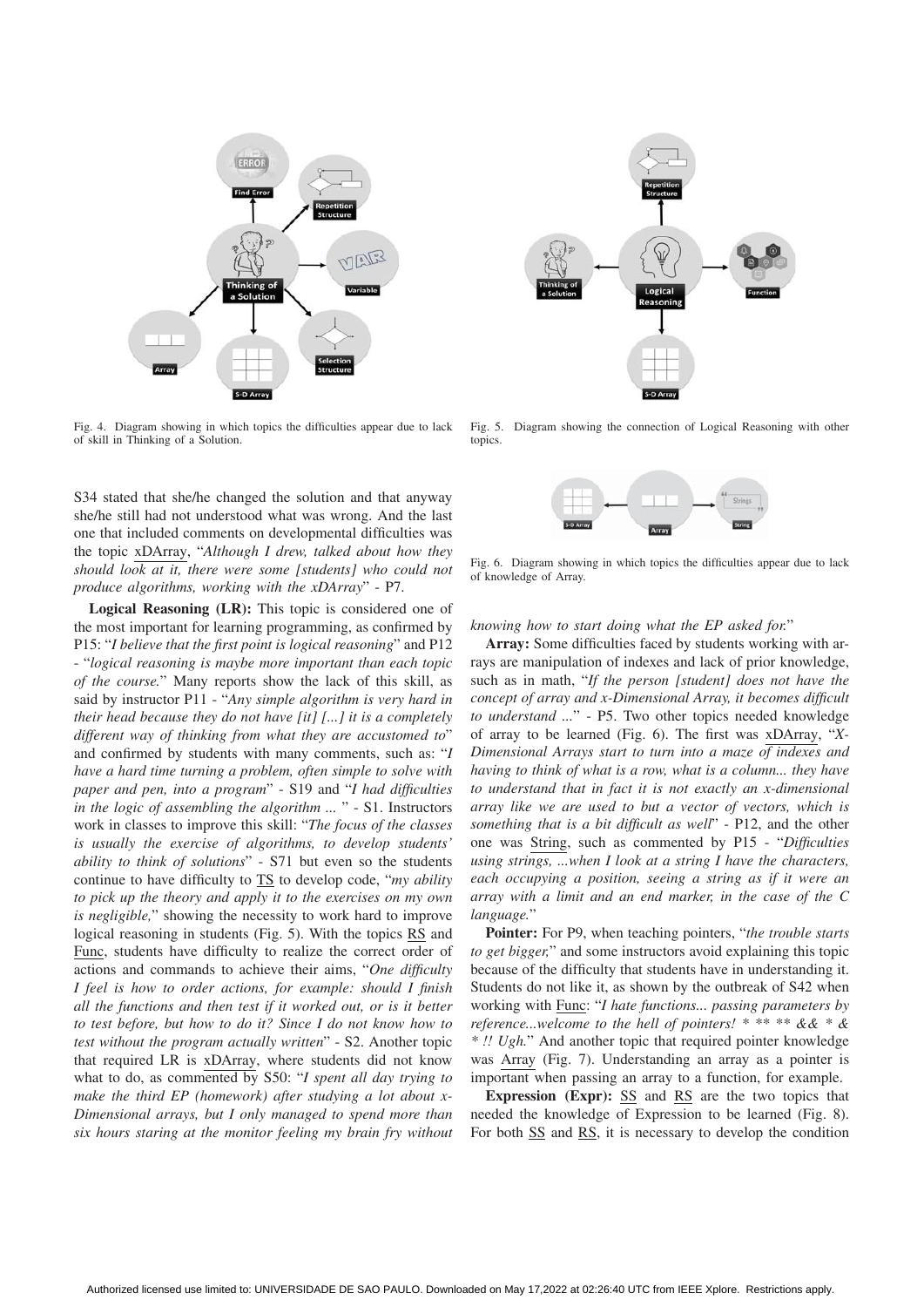

Fig. 7. Diagram showing in which topics the difficulties appear due to lack of knowledge of Pointer.



Fig. 8. Diagram showing in which topics the difficulties appear due to lack of knowledge of Expression.

that controls the structure. In this task, the use of expressions is necessary and, according to P11, "*...there is one thing that exists in natural language and that normally does not exist in programming languages, it is something like 'x* > *3 and* < *5' and in computing I cannot write it like this, I have to write 'x*  $> 3$  and  $x < 5'$ , so they write it wrong, they write ' $x > 3$  and < *5'*" and S24 confirmed showing that she / he tried to write the condition in that way: "*If*  $a > b > c$ ." (Python).

**Repetition Structure (RS):** Creating the stopping condition, manipulating the control variable and understanding and creating nested repetitions are only some of the problems faced by students learning repetition structures. If the students do not learn this topic correctly, they could also have problems with xDArray (Fig. 9), which uses nested repetitions for manipulation, as commented by P13 - "*I do not see problems in them seeing or understanding array or x-dimensional array, I see problems in manipulating them. Using a nested repetition, for example?*"

**Input/Output (IO):** This topic was required to learn and work with RS (Fig. 10). Students had problems to define what data were needed to work in the program and how to get them. To work with the data, the students did not know if it would be necessary to use the input command to insert the data in the program. Another issue about input/output command was that some students thought that the users could see the results without showing them using the output command. And finally, the students had difficulty setting the correct position of the input / output commands in the code: "*Python is printing the whole sequence, instead of just printing the final output, what do you suggest for me to solve that? [asking the researcher]*" - S22.

**Exercise:** the description of the exercises needs to be well



Fig. 10. Diagram showing in which topics the difficulties appear due to lack of knowledge of Input and Output Functions.



Fig. 11. The relationship between Exercise and Thinking of a Solution.

written. The topic was required by TS (Fig. 11). To use the theory to develop the code, it is necessary that the student can understand correctly what the task is: "*I tried to read the EP [homework], but I could understand absolutely nothing of what it was asking for*" - S25.

**Device Operation:** P8 believes that "*the difficulty is in understanding how the computer solves the problems that are very trivial to them and they come up with ways of solving them that they already know, that they are used to, and cannot think as the machine thinks. Not 'thinks', solves. So that is the great difficulty*". This topic was required by TS because "*knowing how things work inside the computer is very useful because from this you can do schematics that help you think better about the situation and how to proceed to reach a response program*" - S35 (Fig. 12).

**X-Dimensional Array (xDArray)**, **Function (Func)**, **Find Errors (FE)**, **Selection Structure (SS)**, and **String:** Although these five topics are not necessary to aid in the learning of others, they are topics that require a lot of prior knowledge so that the student can learn them. As an example, students can Find Error only if they have the knowledge of the topic Programming Language Syntax. Another example is learning to develop and use functions, which uses prior knowledge of variables, pointers, and so on.

The results showed the connections between topics needed to learn how to program. These connections show the existence of prerequisites between them. Many difficulties were presented in the literature, as seen in the Related Work section. In analyzing the data, we found that many of the reports about the difficulties were not related to the topic being studied, but rather to a lack of knowledge of other topics. This illustrates the importance of knowing these connections well and knowing what knowledge is necessary so that something





Fig. 9. Diagram showing in which topics the difficulties appear due to lack of knowledge of Repetition Structure.

Fig. 12. The relationship between Device Operation and Thinking of a Solution.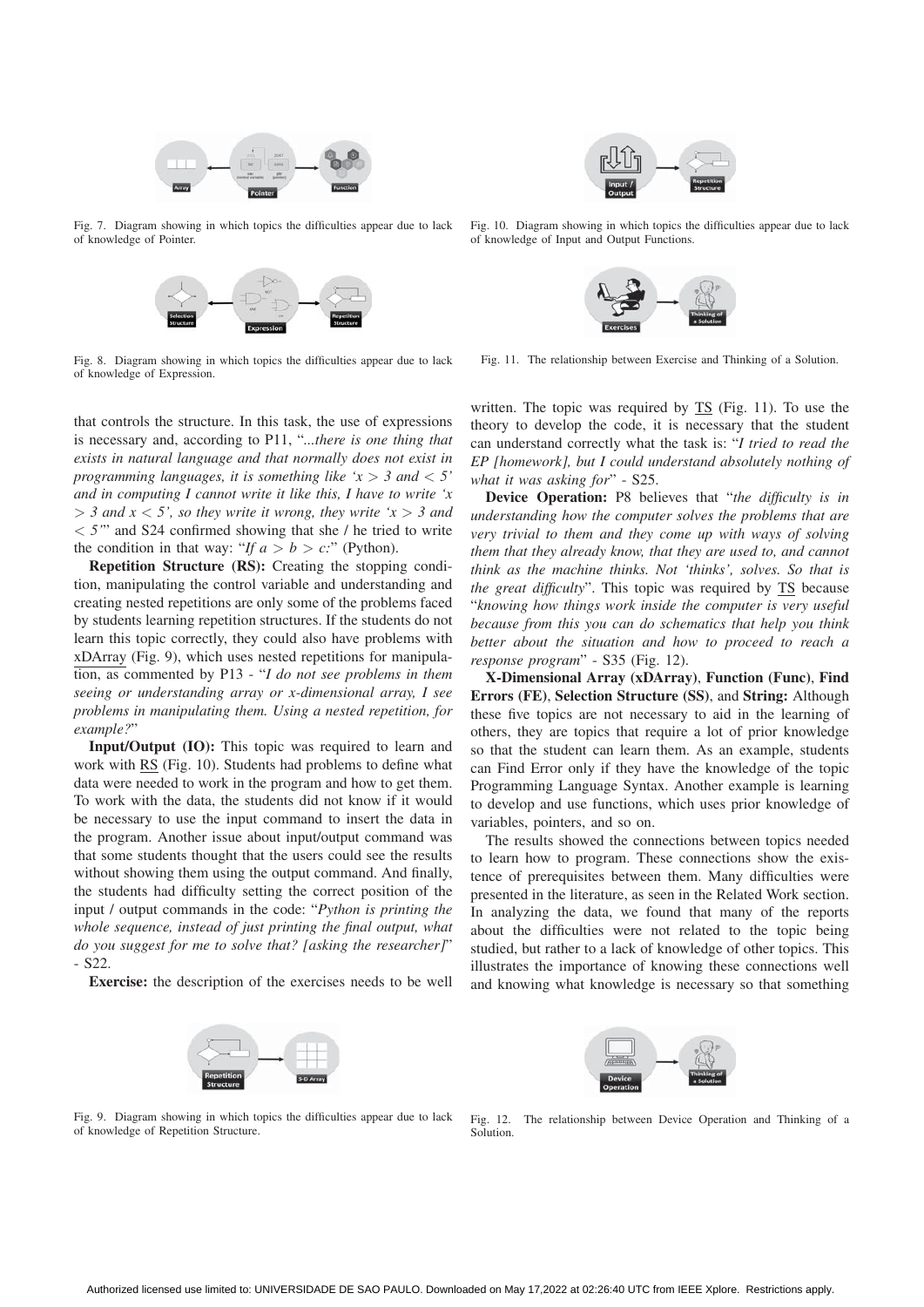new can be learned.

## V. DISCUSSION

Our theory shows and catalogs the relationships between topics that are necessary to develop programming skills. To illustrate, let us take Repetition Structures (loop), 'While' and 'For', as an example. To learn or teach Repetition Structure, it is necessary to have knowledge about other topics, such as expressions to build the stopping condition and maybe to change the value of the control variable, which means it is also necessary to know about variables, attribution, etc.

We can perceive how essential this interconnection is when our participants comment about difficulties regarding topics that is not the focus at the moment. Students and instructors highlight the importance of knowledge about Variables, for example, and this is one of the topics considered difficult by Sevella and Lee [25]. Function, another topic cited by them, is also connected to Variables, as well as repetition, list (array), pointer and passing parameters (Function), all cited as the most difficult topics by Mhashi and Alakeel [23]. Also, the influence of one topic in the understanding of other topics may be seen in some sentences like these: "*The problem was in the second 'FOR'...*" - S18 - showing the necessity of knowledge of Repetition Structure while working with xDArray, and "*I could not do it, it gave an error about the variable when using the pointers*" - S41 while she/he was learning function, showing the importance of the knowledge of pointers to this subject.

These and other topics need to be used in practice, and for that there are three important Topics: Thinking of a Solution, Programming Language Syntax and Logical Reasoning. Although applying the topic needs the programming language, and consequently knowledge of its syntax, to develop the programs, these two topics are not directly linked in the graph. However, most of the topics are linked to both. Also, to apply the topic in practice, it is also necessary that logical reasoning is developed for this area of application, thus enabling ideas on how to proceed to reach the goal, as confirmed by Garner and colleagues [7]. For Thinking of a Solution in practice, beyond Logical Reasoning, two other topics were required. The first was Exercise, where the importance of a good description was highlighted. Without understanding and knowing what the task is, it is unlikely that it will be solved. About the importance of good and clear exercises was also discussed by Giraffa and Moura [31] and Gomes and colleagues [3]. The second was Device Operation, also cited by Milne and Rowe [4], emphasizing the importance of knowing how it works in general. And the last topic directly connected with PLS and TC is Find Error, a topic also cited by Gomes and Mendes [27]. Finding syntax errors and the errors in the use of topics were often brought up as difficult issues by both students and instructors.

### *A. Threats to Validity*

The interviews were conducted with instructors from a single department (Computer Science) but who teach in dif-

ferent schools (Physics, Chemistry, Engineering etc.) of the University; consequently, the diaries from students are also from these various faculties. This may raise some doubts as to the veracity of the results in other contexts. Would the results be the same if the data were collected at another university, with other technologies being used and cultural aspects that differ from those in the environment where the data were collected? To answer these issues, some parallel studies could be taken, such as a survey could be created to confirm the results obtained, which should be applied in different universities located in different regions, preferably in different countries and continents. Our study did not take into account the potential cognitive effects of asking students to keep a diary during their participation in the course, perhaps this may have caused some bias in the results obtained.

## VI. CONCLUSION

Learning to program is not an easy task and this paper goes a step ahead in understanding why. In this paper, we show a discussion about the importance of learning deeply each topic because of the interconnections among them. Our view is grounded in 16 interviews made with instructors and 110 diaries filled by students during their studies.

This study showed that misunderstanding one topic may be caused by the difficulty that appears in another. This can lead us to evaluate the importance of paying attention to teachinglearning of each topic, distributing the time and attention given, so that they can be worked out avoiding as soon as possible that difficulties are propagated between them.

We contribute with a theory that describes the connections among topics of learning how to program. These connections show the importance of keeping attention in the sequence of topics taught in class. A poorly taught or learned topic can create difficulties in learning others. Better knowledge about these connections can give course coordinators and instructors the opportunity to change the way of teaching, helping students to avoid some of the difficulties faced on learning how to program.

#### ACKNOWLEDGMENT

We thank all the instructors in our study for their time to receive us to talk about teaching programming. We also thank the students that filled the diaries, providing a rich material for our research.

#### **REFERENCES**

- [1] I. Drosos, P. J. Guo, and C. Parnin, "Happyface: Identifying and predicting frustrating obstacles for learning programming at scale," in *2017 IEEE Symposium on Visual Languages and Human-Centric Computing (VL/HCC)*, pp. 171–179, IEEE, 2017.
- [2] K. Ala-Mutka, "Problems in learning and teaching programming-a literature study for developing visualizations in the codewitz-minerva project," *Codewitz needs analysis*, vol. 20, 2004.
- [3] A. Gomes and A. Mendes, "A teacher's view about introductory programming teaching and learning: Difficulties, strategies and motivations," in *2014 IEEE Frontiers in Education Conference (FIE) Proceedings*, pp. 1–8, IEEE, 2014.
- [4] I. Milne and G. Rowe, "Difficulties in learning and teaching programmingviews of students and tutors," *Education and Information technologies*, vol. 7, no. 1, pp. 55–66, 2002.